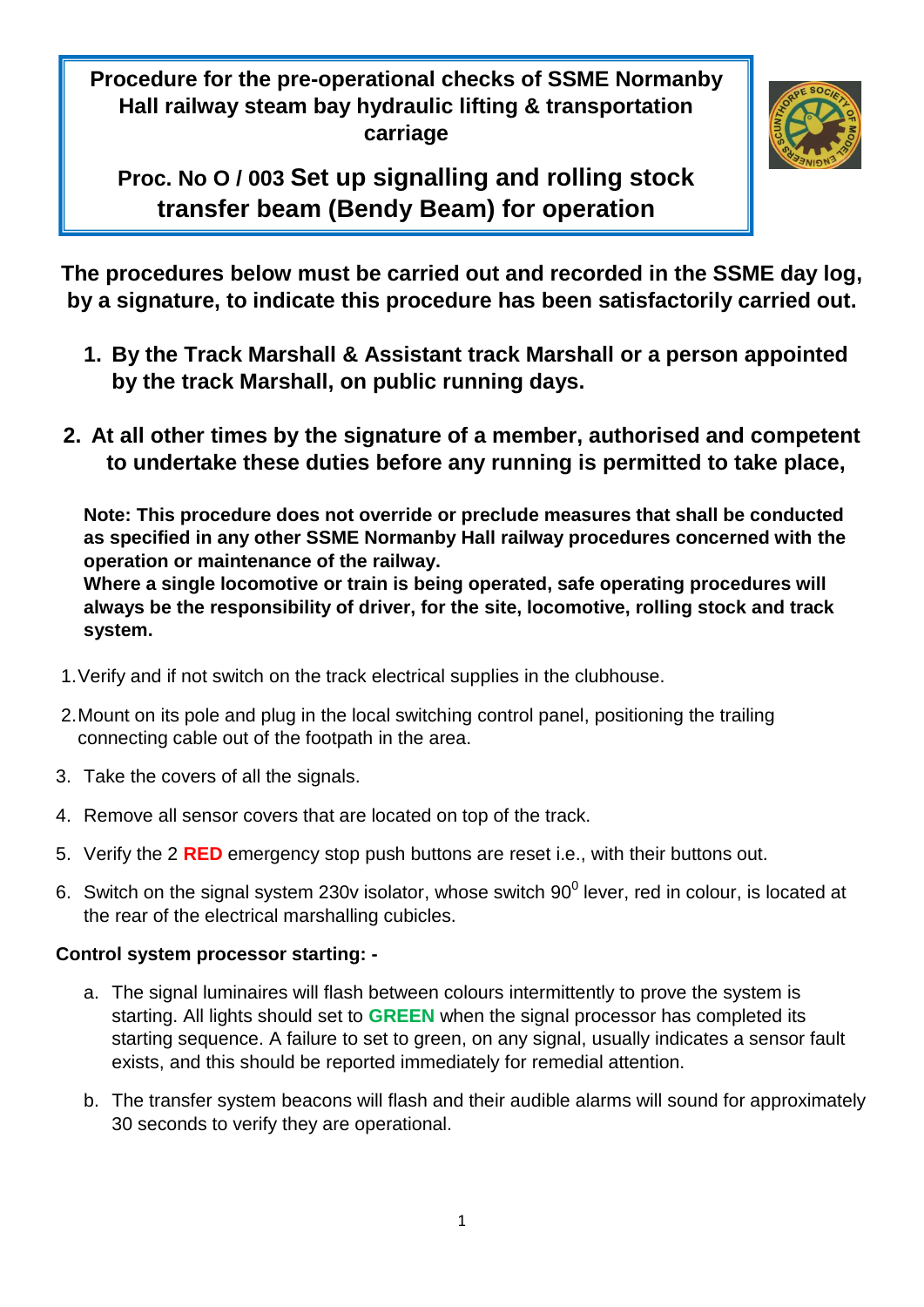- c. The microprocessor controlling the signals and beam positioning system will then scan the beam position sensors to determine the beam starting position. This process will reset the process controller into the correct sequence according to the beams current position, preparing the beam in readiness for its next movement of position.
- d. The indication lights on the local position controller will also flash alternatively then extinguish.
- e. The system will now be available and ready for inspection.

The transporter beam (bendy beam) can be moved to its alternative position at this point if this is required to reset the signal system to main track normal running, signal 1 **GREEN.**

# **To operate the transporter beam:**

- 1. Identify the two push buttons and indicator lamps on the local control panel. *Attach as appendix* Photo required
- 2. The 2 indicator LEDS should be illuminated.
- 3. Looking at the control panel directly from in front.
- 4. Press the left-hand push button
- 5. The beam visible & audible alarms should initiate.
- 6. Within 5 secs press and hold the right-hand button until both LEDS extinguish.
- 7. The beam locking bolt will now be moving to disengage from the locked position.
- 8. When the bolt is in the retracted position the transporter drive motor will start and commence moving the beam.
- 9. (The bolt unlocked position can be verified by observing the illuminates LED on the bolt rear sensor).
- 10.The transporter beam will move to the opposite location from when it started and come to rest when the position sensor detects the beam is in the correct position to allow the locking bolt to close.
- 11.The audible and visual alarms will continue to operate all through this process, until the locking bolt has closed and the sensor verifies it is in the locked position.
- 12.Note should a malfunction occur or to prevent damage and person unwanted personnel interaction pressing the emergency stop push button either by the control panel or at the beam lower end will remove beam motor and colt driving power. Pressing these push button will interfere or stop the control system, there restoration of power will control of the system back to the automatic control system.
- 13.If after restoration of power a fault remains active, the system should be switched of at the 230v isolator for the signal and beam drive system. Help should then be requested from the Track Marshalls & Superintendent.
- 14.To reverse the position of the transporter beam, carry out the same procedure again.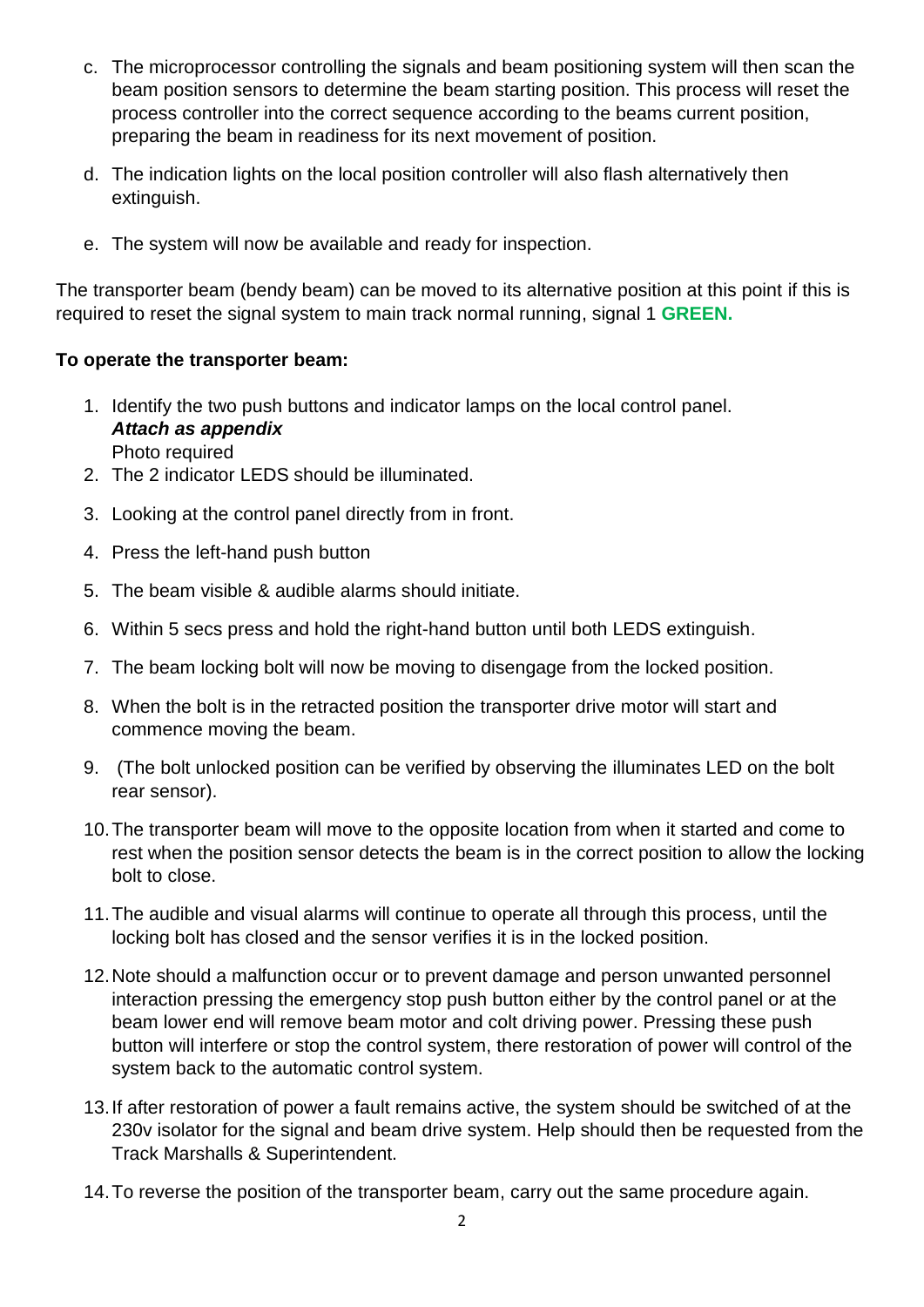15.The control system will know where the beam is located and automatically reverse the drive protocols and sensing systems as required.

With the transporter beam set to main track, normal running position, all signals should reset to green.

### **Each signal should be proof tested for operation at least 2 times.**

- a. Note: This process can be interfered with if rolling stock has passed the sensor immediately after the transporter beam when travelling towards the tunnel. This signal prevents trains meeting each immediately after the transporter beam has move to the main track and a train is released, onto the track that has not passed over signal 1 set to **RED** sensor, therefore indicating the block section to the tunnel is occupied.
- b. To reset signal 1 to green, operate the sensor after signal 2 which should reset the system, but then signal 2 will require resetting by operation of the sensor immediately before the carriage shed turntable.

# **Verify signal system is operating correctly prior to use: -**

**Note: - Signal system sensors can be of varying types: -**

**A. Optical infrared beam, mode of operation reflection off carriages initiates circuit switching. At present there is only one type of optical sensor in use.**

# **B. Inductive triggered by magnetic material passing over the sensors. Several types of inductive sensors are in use, but all operate in a similar manner.**

- c. With signal 1 set to green pass a piece of magnetic material over the sensor in the track located just before the transporter beam, this should set signal 1 to RED.
- d. Walk down to signal 2, pass a piece of magnetic material over the sensor in the track located just passed signal 2 and before the tunnel entrance.
- e. This should set signal 2 to **GREEN.**
- f. Signal 3 located at the exit from the bridge should set to **RED** by passing the hand in front of the optical sensor located below the track just after the signal.
- g. Reset signal 3 to **GREEN** by passing a piece of magnetic material over the sensor in the track located adjacent to the tree and short bridge opposite the steaming bay.
- h. Signal 4 located adjacent to the miniature signal box should be set to **RED** by passing the hand in front of the optical sensor located below the track on the curve after the signal.
- i. Signal 4 should be set to **RED** by passing the hand in front of the optical sensor located below the track just after the sanitisation bay.
- j. To set the sanitisation bay signal to amber press the push button located on the column in the sanitisation bay.
- k. To set the sanitisation bay sensor to **RED** pass your hand in front of the sensor located by passing the hand in front of the optical sensor located below the track just after the sanitation bay signal.